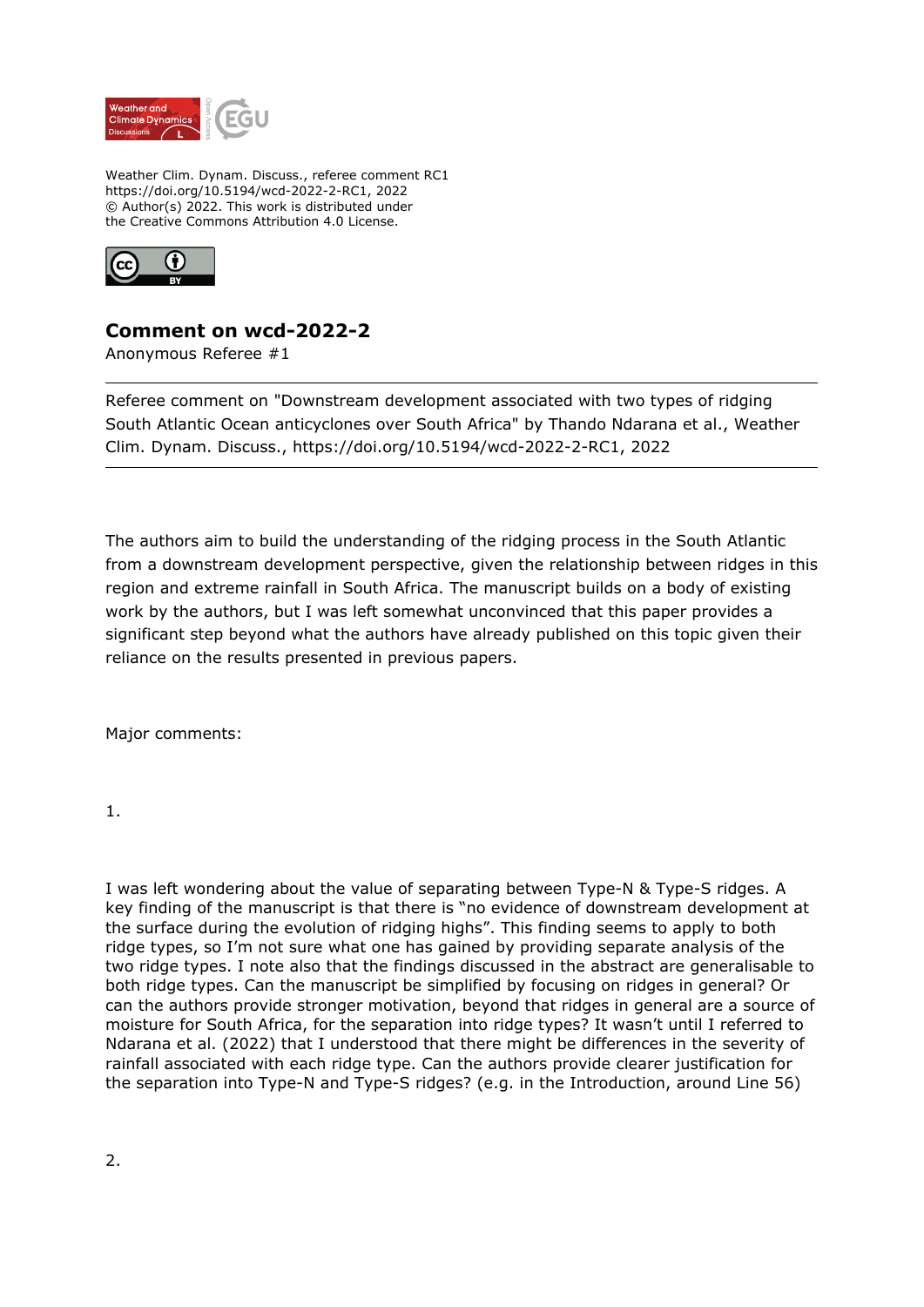The authors rely heavily on composite analysis in the manuscript yet provide no information about the sample size used to produce the composites nor present any significance testing, which makes it difficult to judge how representative the composites are of the dynamics at play. I referred to Ndarana et al. (2022) and note the use of the Brown & Hall (1999) t-value approach to significance. I assume this was applied in the case of this manuscript but see no evidence of that. I have some concern about the marked difference in sample size used for the Type-N and Type-S composites, assuming it is the same as presented in Ndarana et al. (2022). The composites for Type-S ridges appear more intense (e.g. more extreme values) than those for Type-N. Smaller samples can be more affected by extreme events in the sample pool. Can the authors provide evidence to assure the reader that the results for Type-S ridging are not an artefact of the smaller sample size?

3.

Where does blocking fit into the story? In my experience cutoff low pressure systems are associated with the presence of blocking highs. That is, the low pressure system is cutoff from the westerly stream by the blocking high. Could some of the ridges the authors identify be blocks? Can the authors comment on this?

Minor comments:

Line 33: "is" transported

Line 157: incorrect spelling of "shift"

Line 180: the authors note that the eddy kinetic energy associated with type-S events is stronger than that associated with Type-N events – Fig 2a suggests it is marginally stronger? Is this a significant increase between N & S events? Worthy of remarking on? Similar question for vertical motion (velocity).

Figure 2: I think there is some incorrect referencing of the figures. In the caption I think 2e and 2f need to be switched around

Figure 2h: Conversion spelled incorrectly

Figure 2i: incorrectly labelled as 2h